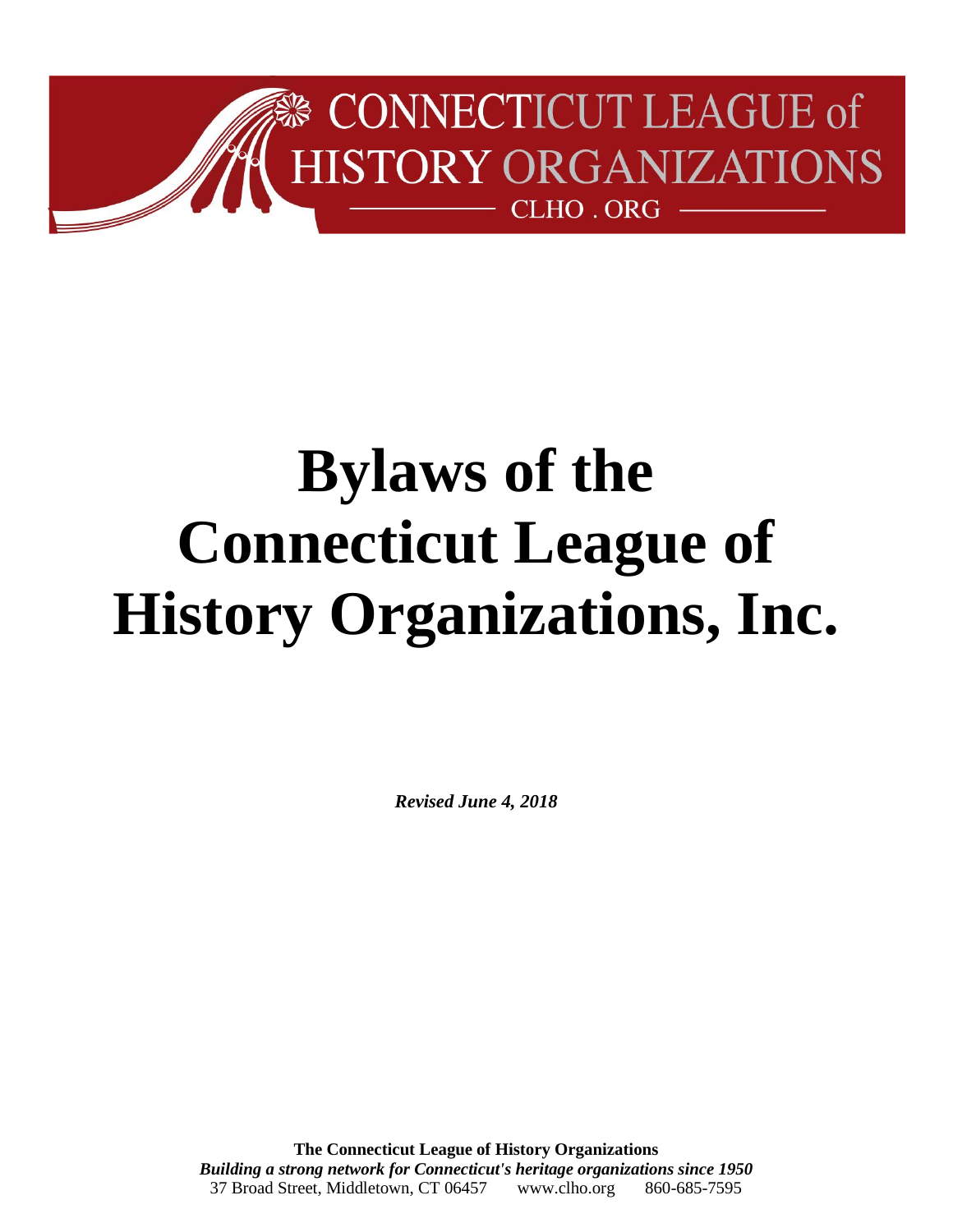

# **ARTICLE 1 -- NAME \***

The name of this organization is the Connecticut League of History Organizations, Inc.

### **ARTICLE 2 -- PURPOSE \***

The Connecticut League of History Organizations serves to unite, support, and promote historical interests and activities statewide.

### **ARTICLE 3 -- MEMBERSHIP**

**Section 1:** The core membership of CLHO is Connecticut organizations and individuals who directly or indirectly support the purposes of the CLHO. All members shall each have one vote. The Board of Directors may establish categories of membership, voting or non-voting, as deemed appropriate.

**Section 2:** Members shall pay annual dues, the amount of which shall be established by the Board of Directors. Members will be dropped if dues are in arrears.

# **ARTICLE 4 -- BOARD OF DIRECTORS**

**Section 1:** The Board of Directors shall establish major policies and objectives of CLHO, nominate a slate of officers and directors to the members at the Annual Conference and shall assure the organization's financial security.

**Section 2:** The Board of Directors will consist of fifteen (15) to nineteen (19) Directors inclusive of the officers.

**Section 3:** Directors shall be elected by the membership at the Annual Conference for terms of two (2) years. Terms shall be staggered such that approximately half of the Directors are elected each year. Terms begin immediately after election.

**Section 4:** All Board members, including Officers other than the Treasurer, may serve no more than three consecutive two-year terms. The Treasurer may, if necessary, serve until a successor is found. Terms may, in extraordinary situations, be extended for up to two (2) years with the approval of the membership. Additionally, Directors may be re-elected or re-appointed to the Board after an absence one (1) year.

**Section 5:** The Governance Committee will recommend a nominee to fill a vacated unexpired term. Such appointments require approval by the Board. The vacated position will be filled by vote of the membership at the next Annual Meeting.

**Section 6:** Any Director who fails to attend at least half the Board meetings in any year, without prior notification to the President, may be removed and replaced. A Board member may be removed for other reasons by a three-fourths vote of the remaining members of the Board.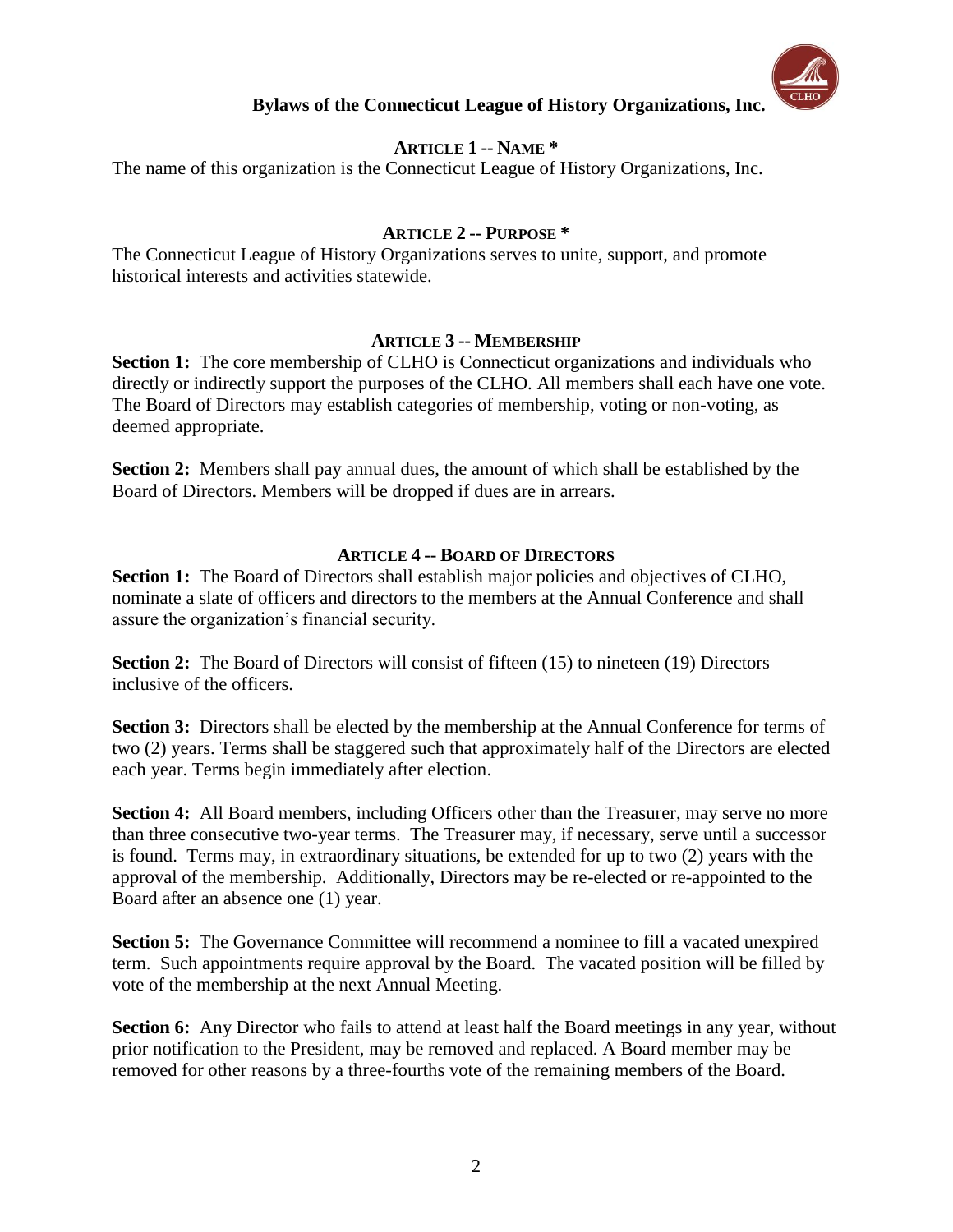

### **ARTICLE 5 -- OFFICERS**

Section 1: The officers of CLHO shall be President, Vice President, Secretary, and Treasurer.

**Section 2:** Officers shall be elected by the membership for two-year terms, beginning immediately after election, at the Annual Conference. In the event of a vacated unexpired term, the Governance Committee will recommend a replacement for Board approval.

**Section 3:** The President, Vice President and Secretary shall serve not more than two consecutive two-year terms in the same office. They may be re-elected to the Board following a lapse of one year. The Treasurer may serve two consecutive two-year terms or until a qualified successor is elected.

**Section 4:** The President shall be the Executive Officer of CLHO and shall preside at all meetings. The President shall be an ex-officio member of all committees.

**Section 5:** The Vice President shall serve as the President-Elect.

**Section 6:** The Secretary shall be present at all meetings of the Board of Directors and Executive Committee and shall keep minutes of each.

**Section 7:** The Treasurer shall be responsible for the safekeeping of CLHO funds and for maintaining financial records

**Section 8:** Any Officer may be removed for cause by the majority vote of the Board of Directors at a meeting called for that purpose. The Board may appoint a substitute officer for any open position to serve until the next Annual Conference.

### **ARTICLE 6 – MEETINGS**

**Section 1:** The annual membership business meeting of the CLHO shall be held each year between March 1 and June 7, the exact date to be determined by the Board of Directors. Program meetings may be held as determined by the Board of Directors.

**Section 2:** The Board of Directors shall meet at least six times each year and at such other times, as the President or the Board of Directors shall determine.

**Section 3:** A notice for the Annual Business Meeting will be sent to all members thirty (30) days prior to the meeting. Quorum at the Annual Business Meeting shall be those present.

**Section 4:** Quorum at Board meetings or Executive Committee meetings shall be a simple majority.

**Section 5:** Board actions may be taken by unanimous written consent with abstentions allowed.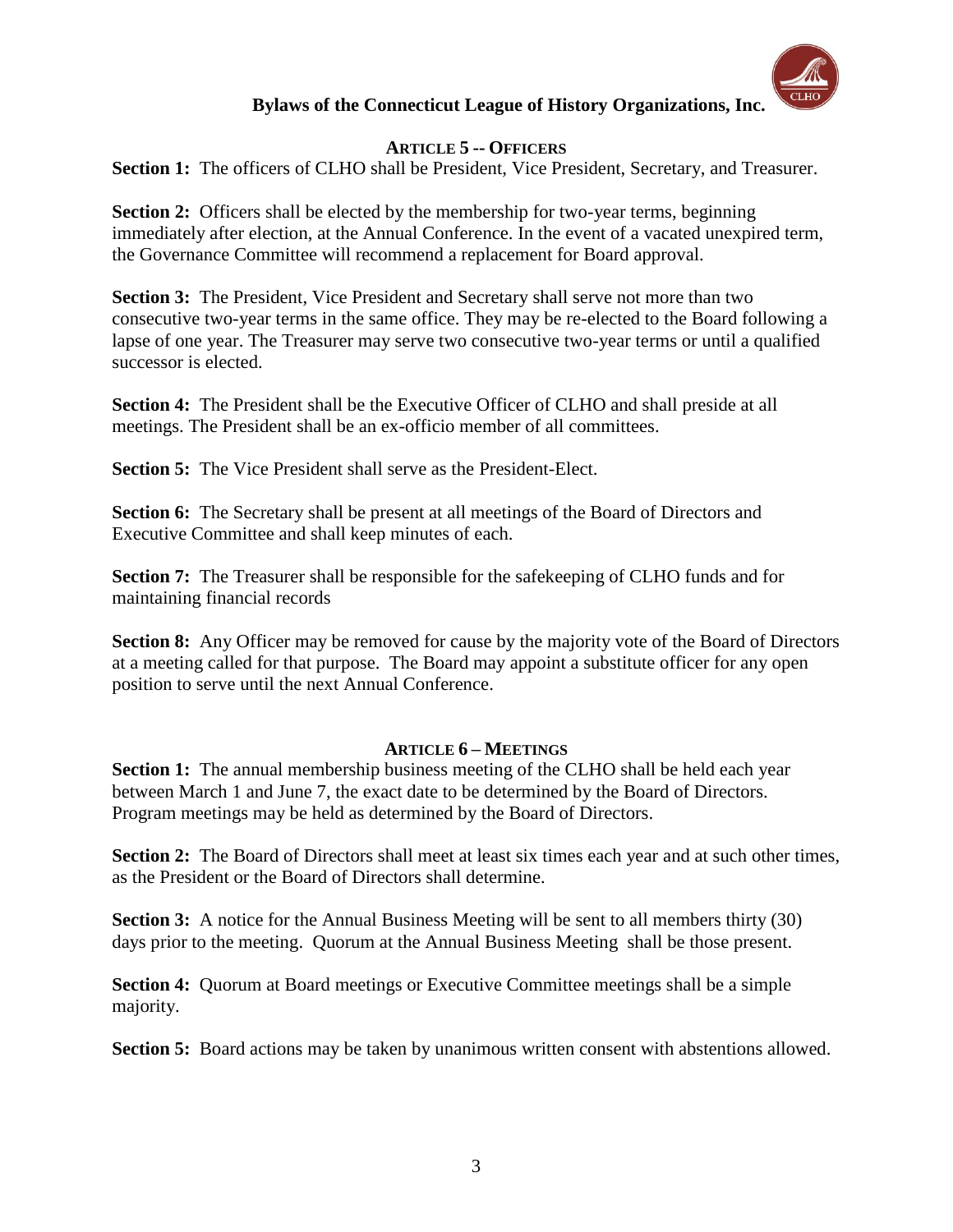

# **Section 6:**

- A. Board action is best addressed during a scheduled meeting, the following factors will be considered by the Executive Committee before determining whether to ask for an action by written consent:
	- How soon a decision is required.
	- Whether the decision would be better made after further discussion and/or whether alternatives should be considered
	- Whether the action is a routine action that the Executive Committee can take in lieu of the Board at its regularly scheduled meeting
	- Whether a conference call meeting can be scheduled and held either just for discussion or, if a quorum is obtained, to take a vote
	- Whether all Board members have indicated that they are unanimously in favor of the action and will be available to sign and return a written consent.
- B. If, after considering these factors, the Executive Committee determines it would be best to take the action by unanimous written consent, the Executive Committee shall have the Secretary draft the proposed action and email as an attachment to all Board members.

Each Board member shall sign and return the written consent to the Secretary (by sending a scanned file via email or by fax). Each original signed consent will be forwarded to the Secretary by land mail.

- C. After the Secretary has verified that the vote is unanimous, the Secretary will notify the full Board of the results. The Secretary will also file the individual written consents in the corporate minute book.
- D. The Board will ratify any action taken by unanimous written agreement at the next regularly scheduled meeting. The minutes of this meeting will record the ratification

### **ARTICLE 7 -- COMMITTEES**

**Section 1:** Committees of the CLHO serve to support the Executive Director in fulfilling the mission and goals identified by the Board of Directors and described in strategic and business plans.

**Section 2:** Committees will be determined annually as part of the budget planning process to reflect current organizational priorities and will be considered as one year appointments, except when the Board specifically decides to extend this time frame. Ad hoc committees may be established by the Board of Directors on an as-needed basis.

**Section 3:** Committees will be established within three broad categories: internal affairs, external affairs and governance. All committees with be chaired by a Board member and will include both Board members and non-Board members.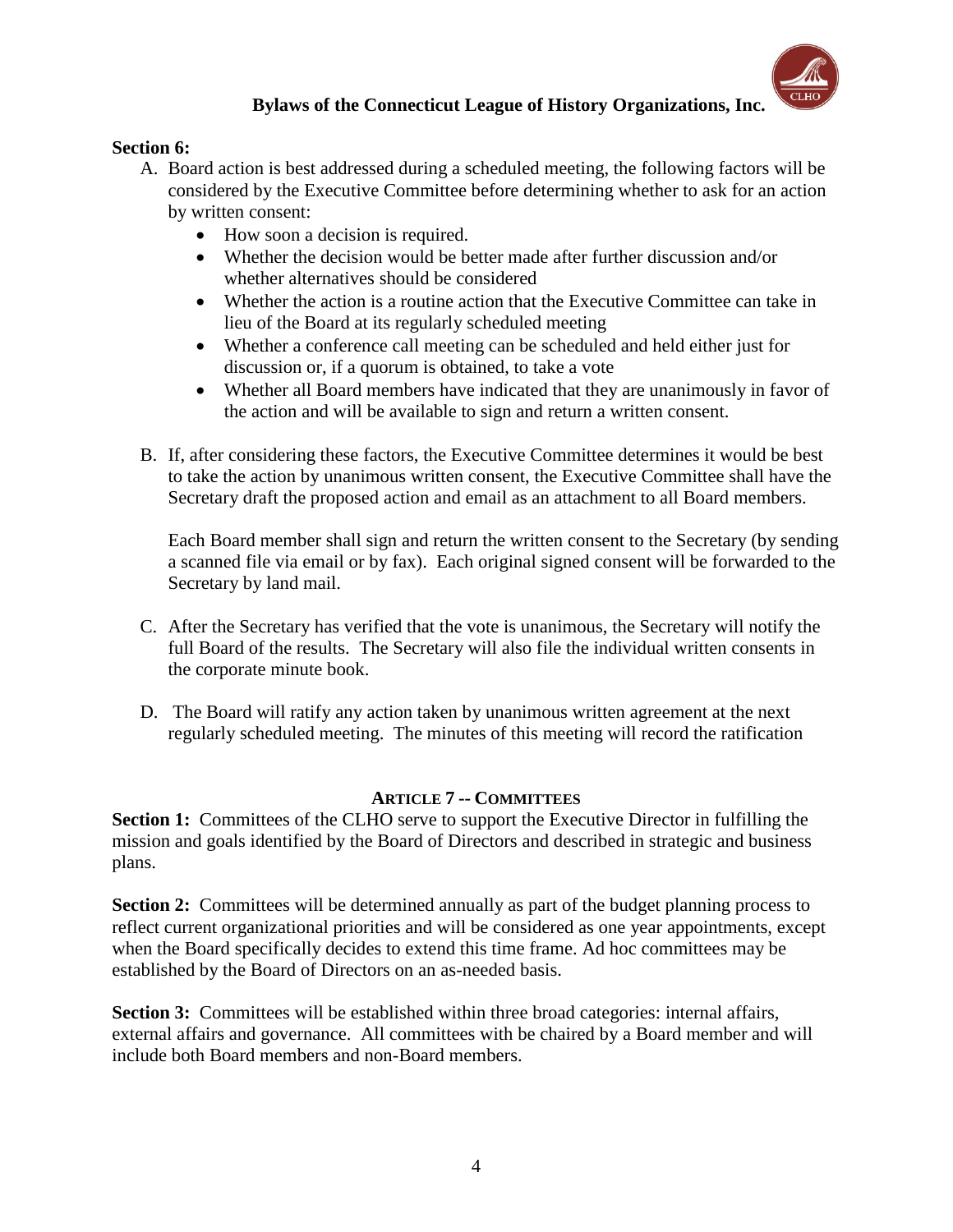**Section 4:** Internal affairs committees will address issues related to the CLHO corporate operations. These may include but are not limited to finance, personnel, audit, and (as appropriate) facilities.

**Section 5:** External affairs committees will address issues related to the CLHO's relationships with constituents and funders. These may include but are not limited to programs (including awards), membership, funding-raising, marketing and public relations.

**Section 6:** The Governance Committee will work to assure the smooth functioning of the Board of Directors by recruiting new members, conducting orientation, producing training materials and evaluating Board performance.

**Section 7:** An Executive Committee consisting of the officers, Governance Committee chair, a Board member-at-large and Executive Director will meet as needed between bimonthly Board meetings to address concerns raised by staff or committee chairs and set the agenda for Board meetings.

# **ARTICLE 8 -- AGENT FOR SERVICE \***

An Agent-for-Service shall be appointed by the Executive Committee. This agent shall be responsible for maintaining the Corporate Status of CLHO.

# **ARTICLE 9 – FINANCE \***

**Section 1:** The fiscal year will be July 1 to June 30.

**Section 1.5:** An annual budget will be prepared and approved by the Board of Directors within two months prior to the end of the fiscal year.

**Section 2:** CLHO expenditures of up to and including \$2,500 may be made with the approval of the President or the Treasurer. Expenditures over this amount require approval at a Board of Directors meeting and two signatures on each check. Contractual obligations shall be approved by the Board of Directors and signed by the President.

**Section 3:** The Treasurer's books are subject to an annual compilation or review. Audits will be carried out if required by funders.

# **ARTICLE 10 -- FIDUCIARY DUTY**

**Section 1:** No part of CLHO's income shall be distributed to any Director, Officer, employee or member, with the following exceptions:

- 1. Reasonable compensation for services rendered, as determined by the Board of Directors
- 2. The granting of benefits to members in conformity with CLHO's non-profit status
- 3. The distribution of assets upon the dissolution or final liquidation, as provided by law

**Section 2:** In all financial matters relating to CLHO, all Directors, Officers and employees shall act in good faith and with fiduciary duty commensurate with their position.